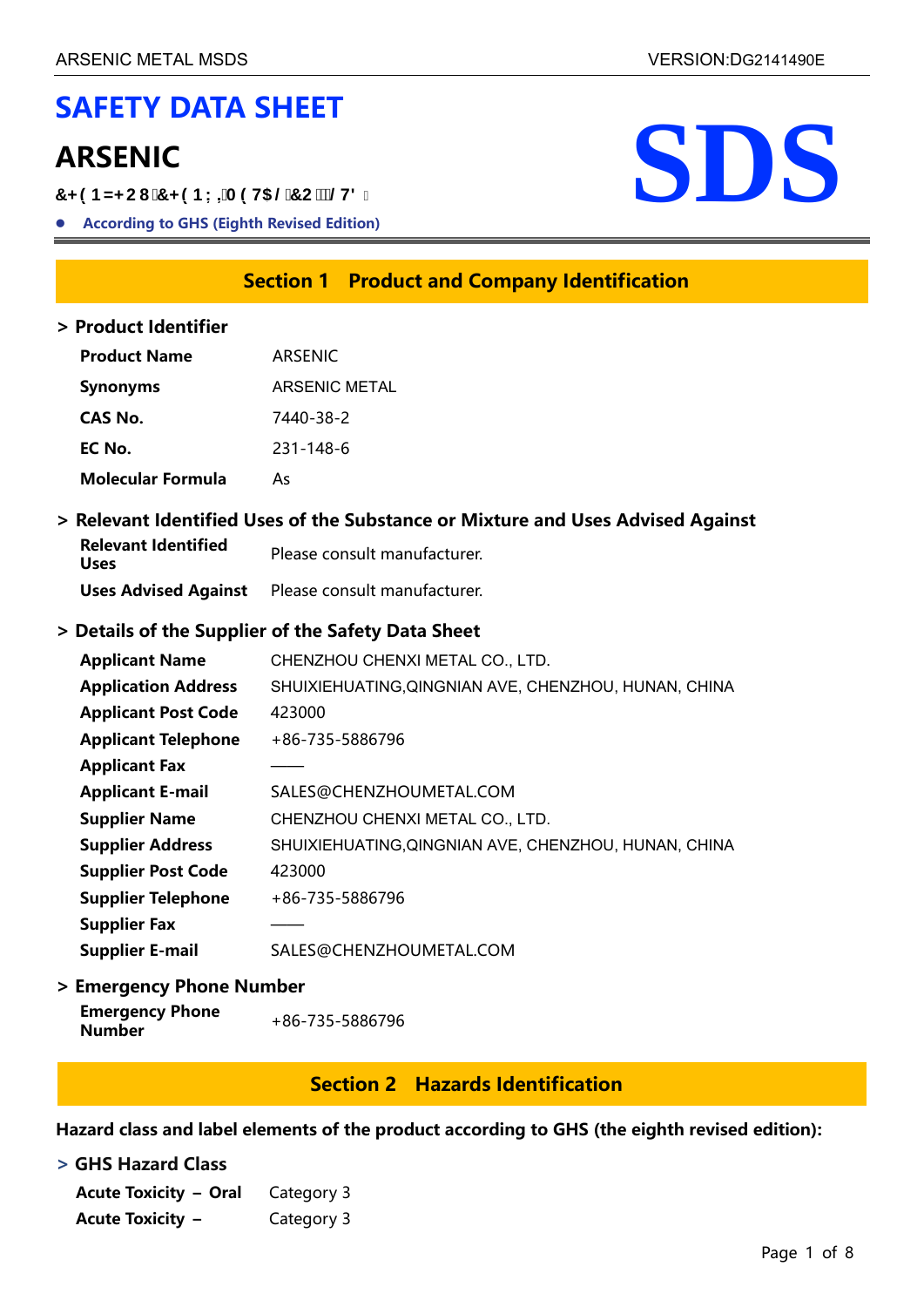#### **Inhalation**

| <b>Carcinogenicity</b>                                                        | Category 1 |
|-------------------------------------------------------------------------------|------------|
| <b>Hazardous To The</b><br><b>Aquatic Environment</b><br>- Short-Term (Acute) | Category 1 |
| <b>Hazard</b><br><b>Hazardous To The</b>                                      |            |
| <b>Aquatic Environment</b><br>- Long-Term<br>(Chronic) Hazard                 | Category 1 |

**> GHS Label Elements**



**Pictogram**

**Signal Word Danger** 

#### **> Hazard Statements**

| H <sub>301</sub> | Toxic if swallowed                                   |
|------------------|------------------------------------------------------|
| H331             | Toxic if inhaled                                     |
| H350             | May cause cancer                                     |
| H400             | Very toxic to aquatic life                           |
| H410             | Very toxic to aquatic life with long lasting effects |

# **> Precautionary Statements**

| <b>Prevention</b> |                                                                                                         |
|-------------------|---------------------------------------------------------------------------------------------------------|
| P203              | Obtain, read and follow all safety instructions before use.                                             |
| P261              | Avoid breathing dust/fume/gas/mist/vapours/spray.                                                       |
| P264              | Wash contact area thoroughly after handling.                                                            |
| P270              | Do not eat, drink or smoke when using this product.                                                     |
| P271              | Use only outdoors or in a well-ventilated area.                                                         |
| P273              | Avoid release to the environment.                                                                       |
| P280              | Wear protective gloves/protective clothing/eye protection/face<br>protection/hearing protection.        |
| <b>Response</b>   |                                                                                                         |
| P316              | Get emergency medical help immediately.                                                                 |
| P318              | IF exposed or concerned, get medical advice.                                                            |
| P320              | Specific treatment is urgent (see measures on this label).                                              |
| <b>P321</b>       | Specific treatment (see measures on this label).                                                        |
| <b>P330</b>       | Rinse mouth.                                                                                            |
| P391              | Collect spillage.                                                                                       |
| P301+P316         | IF SWALLOWED:Get emergency medical help.                                                                |
| P304+P340         | IF INHALED: Remove person to fresh air and keep comfortable for breathing.                              |
| <b>Storage</b>    |                                                                                                         |
| P405              | Store locked up.                                                                                        |
| P403+P233         | Store in a well-ventilated place. Keep container tightly closed.                                        |
| <b>Disposal</b>   |                                                                                                         |
| P501              | Dispose of contents/container in accordance with local/regional/national/<br>international regulations. |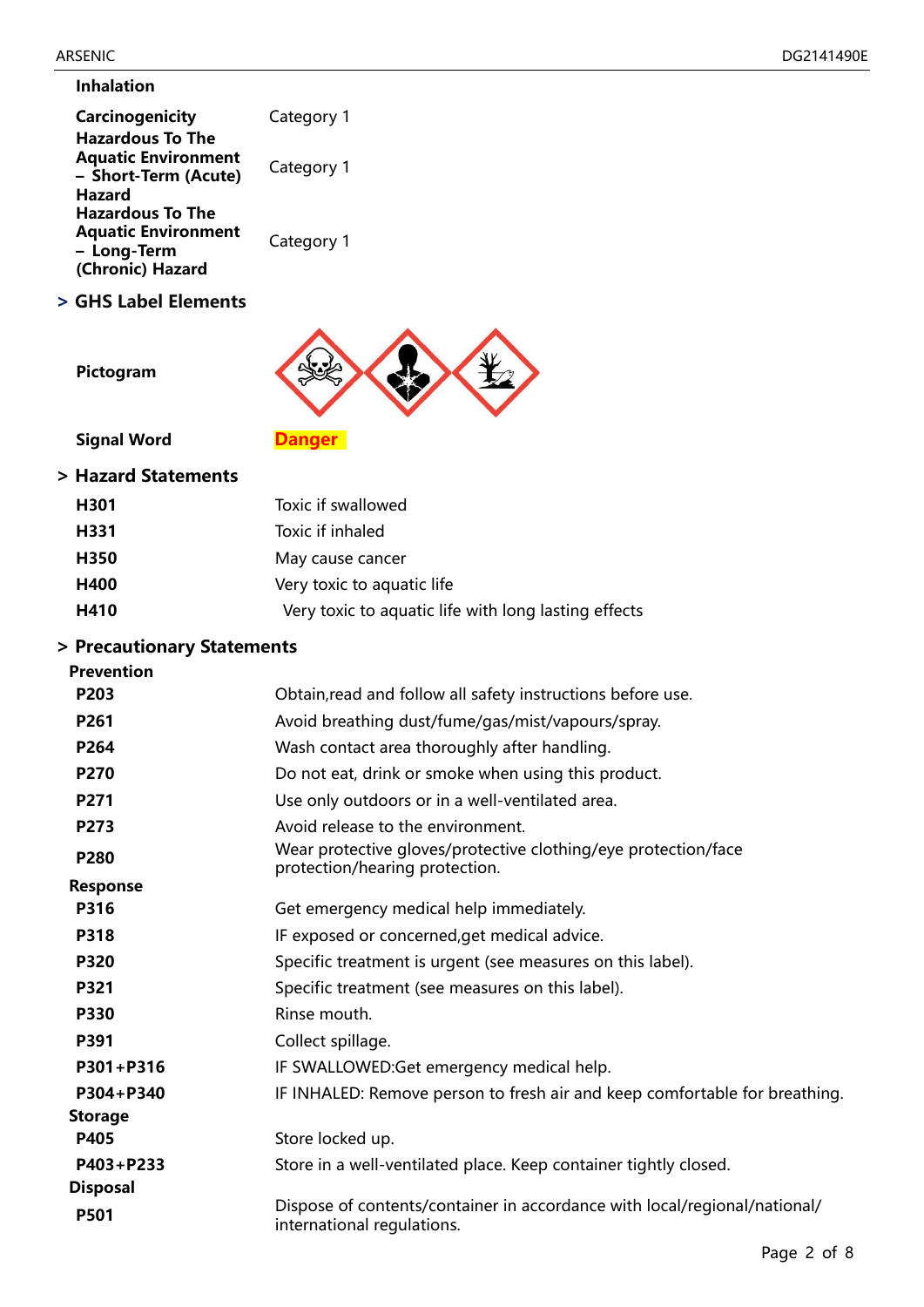|                                     | <b>Section 3 Composition/Information on Ingredients</b> |                |           |
|-------------------------------------|---------------------------------------------------------|----------------|-----------|
| Component                           | <b>Concentration (weight)</b><br>percent, %)            | <b>CAS No.</b> | EC No.    |
| ARSENIC                             | <b>Commercial secrets</b>                               | 7440-38-2      | 231-148-6 |
| <b>Section 4 First Aid Measures</b> |                                                         |                |           |

#### **> Description of First Aid Measures**

| <b>General Advice</b>                       | Immediate medical attention is required. Show this safety data sheet (SDS) to<br>the doctor in attendance.                                                                                                                                        |
|---------------------------------------------|---------------------------------------------------------------------------------------------------------------------------------------------------------------------------------------------------------------------------------------------------|
| <b>Eye Contact</b>                          | Rinse thoroughly with plenty of water for at least 15 minutes and consult a<br>physician if feel uncomfortable.                                                                                                                                   |
| <b>Skin Contact</b>                         | Take off contaminated clothing and shoes immediately. Wash off with plenty of<br>water for at least 15 minutes and consult a physician if feel uncomfortable.                                                                                     |
| Ingestion                                   | Do not induce vomiting. Never give anything by mouth to an unconscious<br>person. Call a physician or Poison Control Center immediately.                                                                                                          |
| <b>Inhalation</b>                           | Move victim into fresh air. If breathing is difficult, give oxygen. Do not use<br>mouth to mouth resuscitation if victim ingested or inhaled the substance. If not<br>breathing, give artificial respiration and consult a physician immediately. |
| <b>Protecting of</b><br><b>First-aiders</b> | Ensure that medical personnel are aware of the substance involved. Take<br>precautions to protect themselves and prevent spread of contamination.                                                                                                 |

#### **> Most Important Symptoms and Effects, both Acute and Delayed**

**1** Substance accumulation, in the human body, may occur and may cause some concern following repeated or long-term occupational exposure.

#### **> Indication of Any Immediate Medical Attention and Special Treatment Needed**

- **1** Treat symptomatically.
- **2** Symptoms may be delayed.

### **Section 5 Fire Fighting Measures**

#### > **Extinguishing Media**

**Suitable Extinguishing Media** Dry chemical, carbon dioxide or alcohol-resistant foam. **Unsuitable Extinguishing Media** Do not use a solid water stream as it may scatter or spread fire.

#### > **Specific Hazards Arising from the Substance or Mixture**

- **1** May emit poisonous fumes on fire.
- **2** Containers may explode when heated.
- **3** Fire exposed containers may vent contents through pressure relief valves.
- **4** May expansion or decompose explosively when heated or involved in fire.

#### > **Advice for Firefighters**

- **1** As in any fire, wear self-contained breathing apparatus (MSHA/NIOSH approved or equivalent)and full protective gear.
- **2** Fight fire from a safe distance, with adequate cover.
- **3** Prevent fire extinguishing water from contaminating surface water or the ground water system.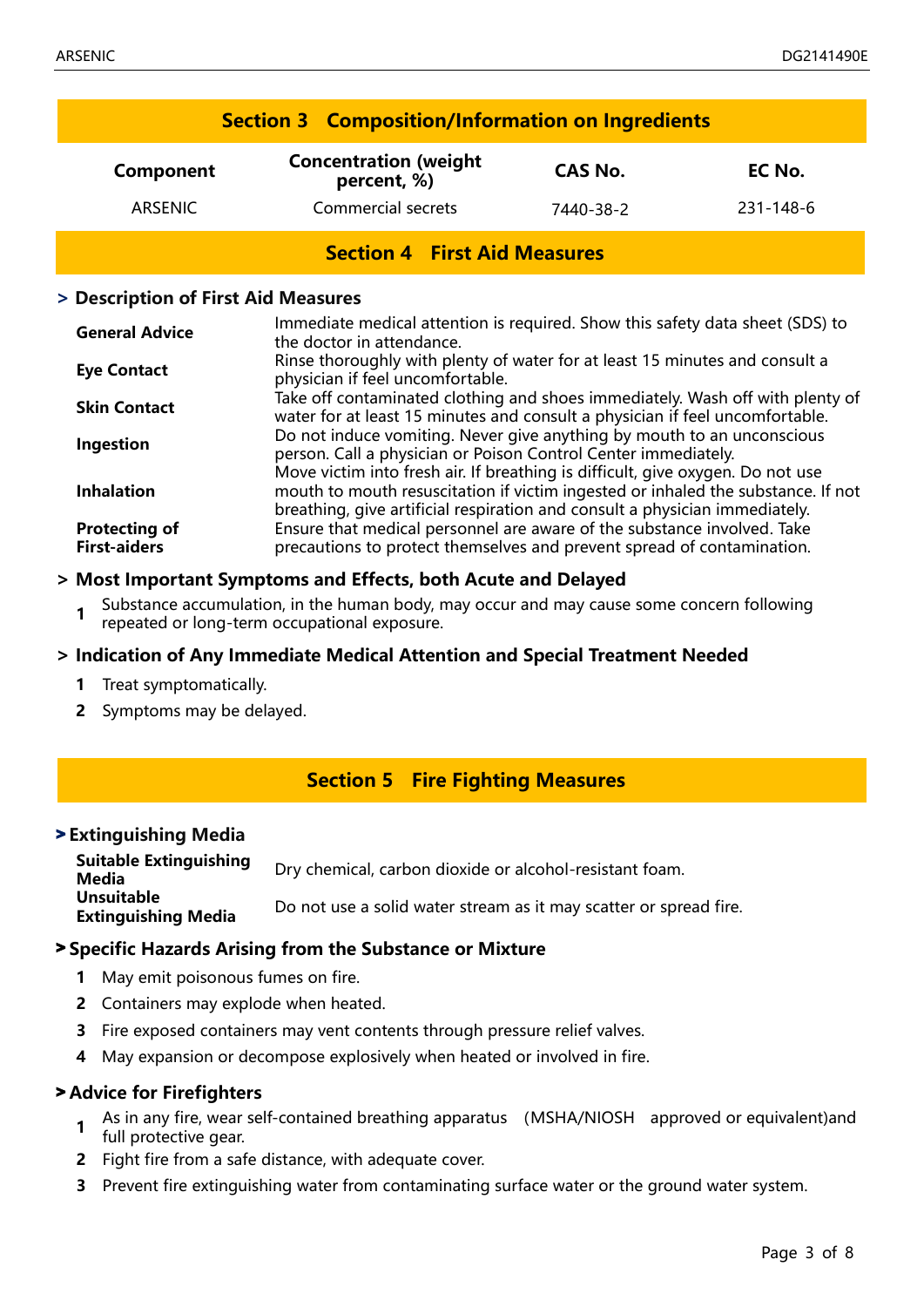## > **Personal Precautions, Protective Equipment and Emergency Procedures**

# **Section 6 Accidental Release Measure**

- **1** Ensure adequate ventilation. Remove all sources of ignition.
- **2** Evacuate personnel to safe areas. Keep people away from and upwind of spill/leak.
- **3** Use personal protective equipment. Avoid breathing vapours, mist, gas or dust.

#### > **Environmental Precautions**

- **1** Prevent further leakage or spillage if safe to do so.
- **2** Discharge into the environment must be avoided.

### > **Methods and Materials for Containment and Cleaning Up**

- **1** Absorb spilled material in dry sand or inert absorbent. In case of large amount of spillage, contain a spill by bunding.
- **2** Adhered or collected material should be promptly disposed of, in accordance with appropriate laws and regulations.
- **3** Remove all sources of ignition. Use spark-proof tools and explosion-proof equipment.

# **Section 7 Handling and Storage**

#### > **Precautions for Handling**

- **1** Handling is performed in a well ventilated place.
- **2** Wear suitable protective equipment.
- **3** Avoid contact with skin and eyes.
- **4** Keep away from heat/sparks/open flames/ hot surfaces.
- **5** Take precautionary measures against static discharges.

### > **Precautions for Storage**

- **1** Keep containers tightly closed.
- **2** Keep containers in a dry, cool and well-ventilated place.
- **3** Keep away from heat/sparks/open flames/ hot surfaces.
- **4** Store away from incompatible materials and foodstuff containers.

# **Section 8 Exposure Controls/Personal Protection**

#### > **Control Parameters**

#### **Occupational Exposure Limit Values**

| Component                   | <b>Country/Region</b> | <b>Limit Value - Eight Hours</b> |                   | <b>Limit Value - Short Term</b> |                   |
|-----------------------------|-----------------------|----------------------------------|-------------------|---------------------------------|-------------------|
|                             |                       | ppm                              | mg/m <sup>3</sup> | ppm                             | mg/m <sup>3</sup> |
|                             | USA - OSHA            | $\equiv$                         | 0.01              |                                 |                   |
| <b>ARSENIC</b><br>7440-38-2 | South Korea           | $\overline{\phantom{0}}$         | 0.01              |                                 |                   |
|                             | New Zealand           |                                  | 0.05              |                                 |                   |
|                             | Ireland               |                                  | 0.01              |                                 |                   |
|                             | Denmark               |                                  | 0.01              |                                 | 0.02              |
|                             | Australia             |                                  | 0.05              |                                 |                   |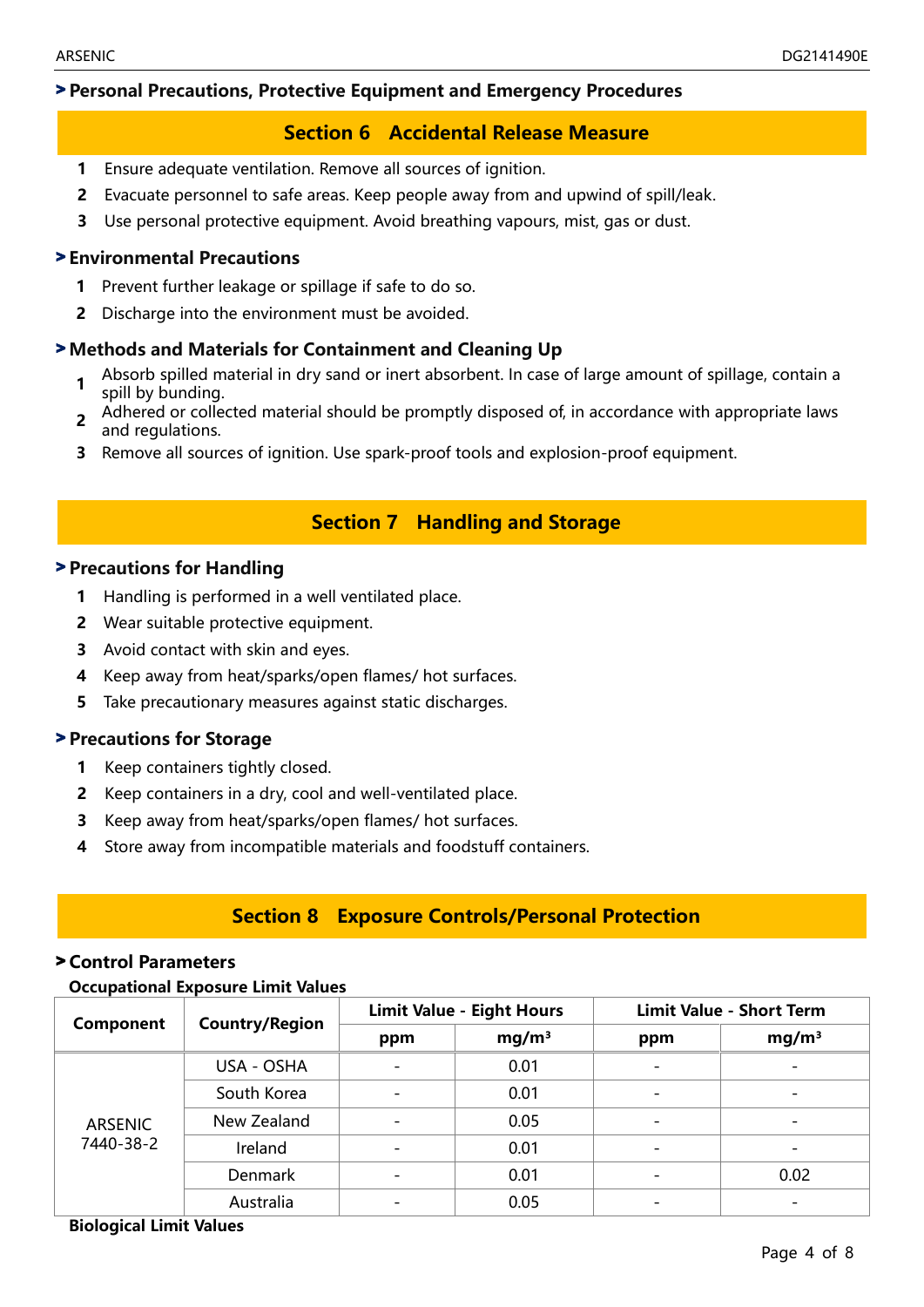#### No information available

#### **Monitoring Methods**

- **1** EN 14042 Workplace atmospheres. Guide for the application and use of procedures for the assessment of exposure to chemical and biological agents.
- **2** GBZ/T 160 Determination of toxic substances in workplace air(Series effective standard)and GBZ/T 300 Determination of toxic substances in workplace air(Series standard).

#### > **Engineering Controls**

- **1** Ensure adequate ventilation, especially in confined areas.
- **2** Ensure that eyewash stations and safety showers are close to the workstation location.
- **3** Use explosion-proof electrical/ventilating/lighting/equipment.
- **4** Set up emergency exit and necessary risk-elimination area.

#### > **Personal Protection Equipment**

| <b>Eye Protection</b>                                  | Tightly fitting safety goggles (approved by EN 166(EU) or NIOSH (US).                                                                                                                                    |  |  |
|--------------------------------------------------------|----------------------------------------------------------------------------------------------------------------------------------------------------------------------------------------------------------|--|--|
| <b>Hand Protection</b>                                 | Wear protective gloves (such as butyl rubber), passing the tests according to<br>EN 374(EU), US F739 or AS/NZS 2161.1 standard.                                                                          |  |  |
| <b>Respiratory protection</b>                          | If exposure limits are exceeded or if irritation or other symptoms are<br>experienced, use a full-face respirator with multi-purpose combination (US) or<br>type AXBEK (EN 14387) respirator cartridges. |  |  |
| <b>Body</b><br><b>Skin</b><br>and<br><b>Protection</b> | Wear fire/flame resistant/retardant clothing and antistatic boots.                                                                                                                                       |  |  |

# **Section 9 Physical and Chemical Properties**

| <b>Appearance:</b> Gray black crystalline                          | <b>Odor:</b> No information available                                                                                    |
|--------------------------------------------------------------------|--------------------------------------------------------------------------------------------------------------------------|
| <b>Odor Threshold:</b> No information available                    | pH: No information available                                                                                             |
| Melting Point/Freezing Point (°C): 817                             | Initial Boiling Point and Boiling Range (°C): 613                                                                        |
| Flash Point (°C)( Closed Cup): Not applicable                      | <b>Evaporation Rate: Not applicable</b>                                                                                  |
| <b>Flammability:</b> No information available                      | Upper/lower explosive limits[%(v/v)]: Upper limit:<br>No information available; Lower limit: No information<br>available |
| Vapor Pressure (KPa): Not applicable                               | <b>Relative Vapour Density(Air = 1): Not applicable</b>                                                                  |
| <b>Relative Density (Water=1): 5.7</b>                             | <b>Solubility:</b> Insoluble in water                                                                                    |
| n-Octanol/Water Partition Coefficient: No<br>information available | Auto-Ignition Temperature(°C): 180                                                                                       |
| <b>Decomposition Temperature (°C):</b> No information<br>available | Kinematic Viscosity (mm <sup>2</sup> /s): Not applicable                                                                 |
| Particle characteristics: No information available                 |                                                                                                                          |

|                                                     | <b>Section 10 Stability and Reactivity</b>                                                                                                                  |
|-----------------------------------------------------|-------------------------------------------------------------------------------------------------------------------------------------------------------------|
| <b>Reactivity</b>                                   | Contact with incompatible substances can cause decomposition or other<br>chemical reactions.                                                                |
| <b>Chemical Stability</b>                           | Stable under proper operation and storage conditions.                                                                                                       |
| <b>Possibility of</b><br><b>Hazardous Reactions</b> | Mixtures with metallic acetylene, when heated, cause a fire or incandescence.                                                                               |
| <b>Conditions to Avoid</b>                          | Incompatible materials, heat, flame and spark.                                                                                                              |
| <b>Incompatible Materials</b>                       | Metal acetylide, halogen, interhalogen, halogen oxides, nitric acid, nitrous<br>oxide, nitrates, nitrites, halogen oxyacid salts, chromates, permanganates, |

#### Page 5 of 8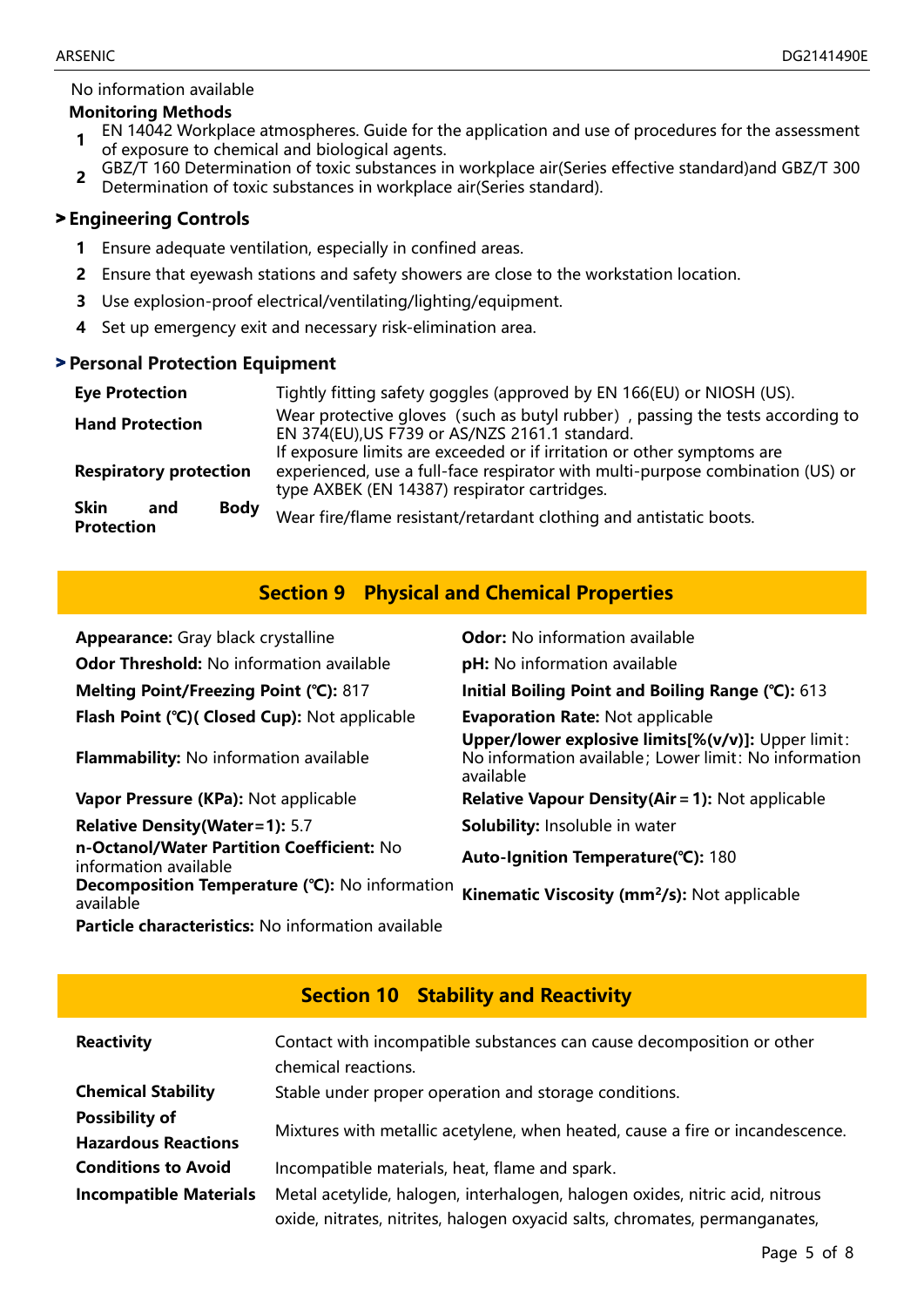inorganic peroxides, metal oxides and peroxyformic acid.

**Hazardous Decomposition products**

Under normal conditions of storage and use, hazardous decomposition products should not be produced.

# **Section 11 Toxicological Information**

#### **> Acute Toxicity**

| <b>Component</b> | CAS No.   | $LD_{50}(Oral)$<br>$LD_{50}(Dermal)$ |                | $LC_{50}$ (Inhalation, 4h) |  |
|------------------|-----------|--------------------------------------|----------------|----------------------------|--|
| ARSENIC          | 7440-38-2 |                                      | No information | No information             |  |
|                  |           | 763mg/kg(Rat)                        | available      | available                  |  |

#### **> Skin Corrosion/Irritation**

No information available

#### **> Serious Eye Damage/Irritation**

No information available

### **> Skin Sensitization**

No information available

#### **> Respiratory Sensitization**

No information available

#### **> Germ Cell Mutagenicity**

No information available

#### **> Carcinogenicity**

| ID | CAS No.   | Component | <b>ARC</b>              | NTP           |  |
|----|-----------|-----------|-------------------------|---------------|--|
|    | '440-38-2 |           | <u>ategory</u><br>calci | Listed<br>Not |  |

#### **> Reproductive Toxicity**

No information available

#### **> Reproductive Toxicity (Additional)**

No information available

#### **> STOT-Single Exposure**

No information available

#### **> STOT-Repeated Exposure**

No information available

#### **> Aspiration Hazard**

No information available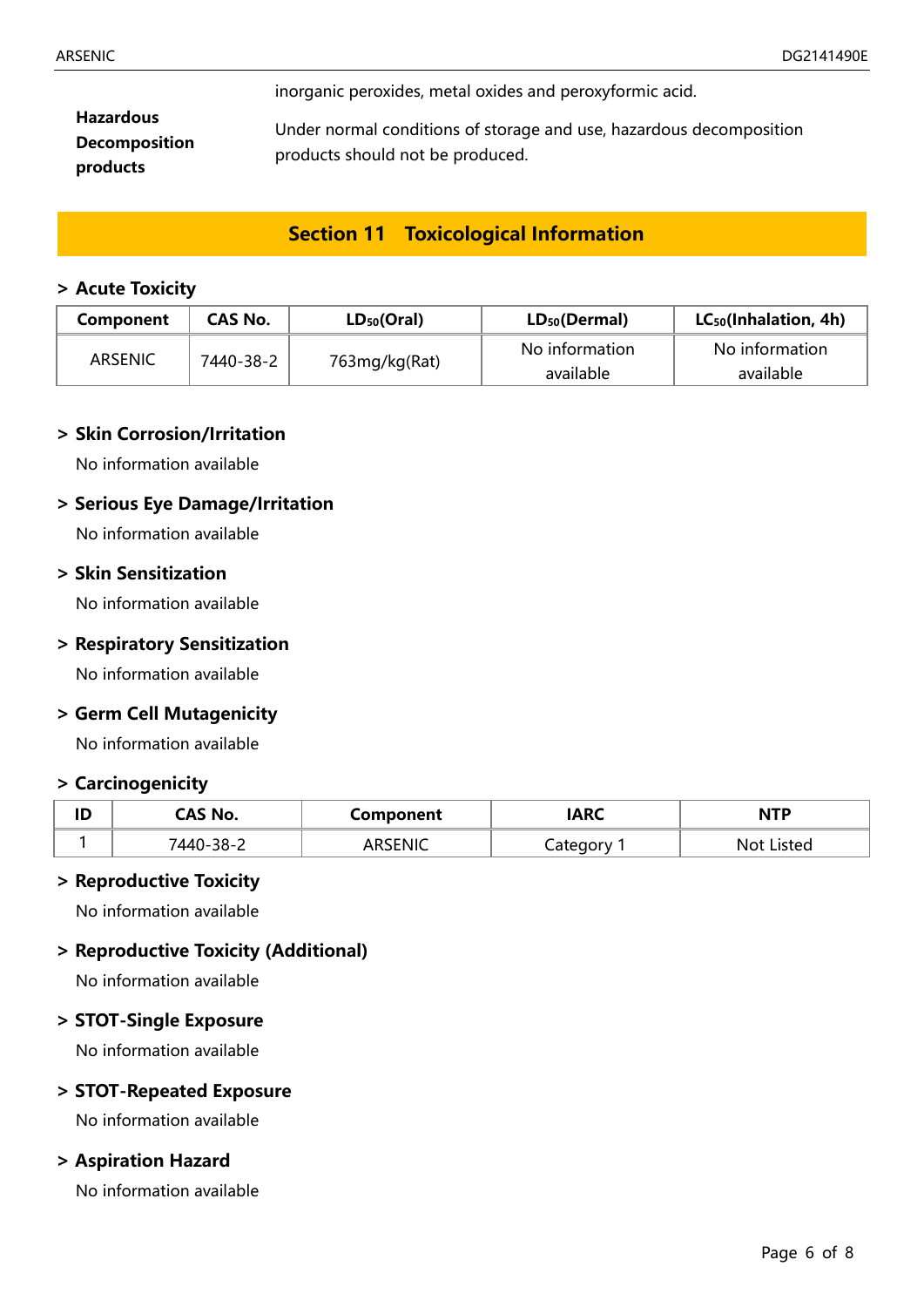# **Section 12 Ecological Information**

#### **> Acute Aquatic Toxicity**

No information available

#### **> Chronic Aquatic Toxicity**

No information available

#### **> Others**

| <b>Persistence and</b><br><b>Degradability</b>      | No information available                                                                                      |
|-----------------------------------------------------|---------------------------------------------------------------------------------------------------------------|
| <b>Bioaccumulative</b><br><b>Potential</b>          | No information available                                                                                      |
| <b>Mobility in Soil</b>                             | No information available                                                                                      |
| <b>Results of PBT and</b><br><b>vPvB Assessment</b> | ARSENIC does not meet the criteria for PBT and vPvB according to Regulation<br>(EC) No 1907/2006, annex XIII. |

# **Section 13 Disposal Considerations**

**Contaminated Packaging Disposal Recommendations**

**Waste Chemicals** Before disposal should refer to the relevant national and local laws and regulation. Recommend the use of incineration disposal. Containers may still present chemical hazard when empty. Keep away from hot and ignition source of fire. Return to supplier for recycling if possible. Refer to section 13.1and 13.2.

#### **Section 14 Transport Information**

**Transporting Label**

| <b>Marine pollutant</b>                            | Yes            |
|----------------------------------------------------|----------------|
| <b>UN Number</b>                                   | 1558           |
| <b>UN Proper Shipping</b><br><b>Name</b>           | <b>ARSENIC</b> |
| <b>Transport Hazard Class</b>                      | 6 1            |
| <b>Transport Subsidiary</b><br><b>Hazard Class</b> | <b>NONE</b>    |
| <b>Packing Group</b>                               | П              |

# **Section 15 Regulatory Information**

#### **> International Chemical Inventory**

| Component | <b>EINECS</b> | <b>TSCA</b> | <b>DSL</b> | <b>IECSC</b> | <b>NZIoC</b> | <b>PICCS</b> | <b>KECI</b> | <b>AICS</b> | <b>ENCS</b> |
|-----------|---------------|-------------|------------|--------------|--------------|--------------|-------------|-------------|-------------|
|-----------|---------------|-------------|------------|--------------|--------------|--------------|-------------|-------------|-------------|